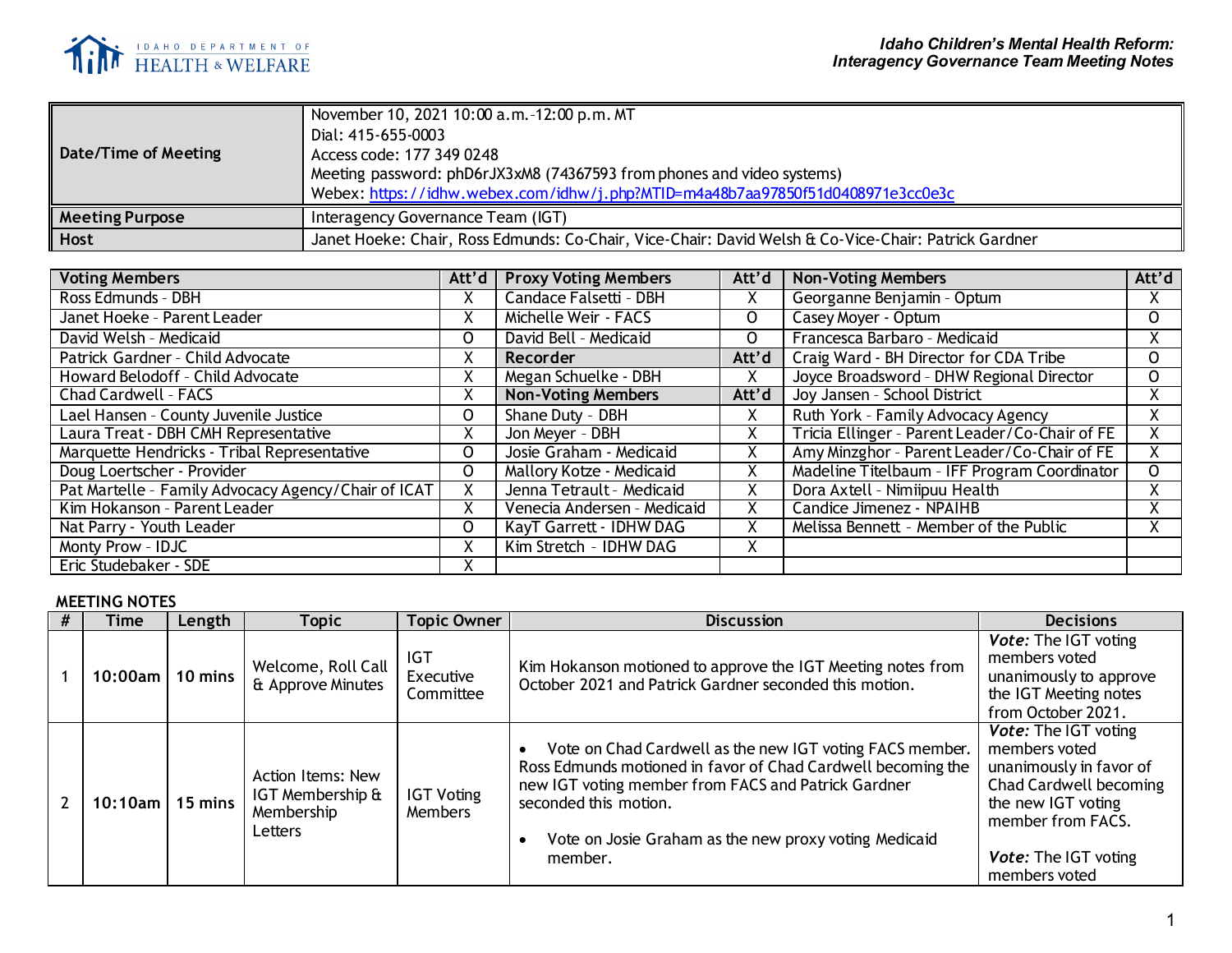

| # | <b>Time</b> | Length | <b>Topic</b> | <b>Topic Owner</b> | <b>Discussion</b>                                                                                                                | <b>Decisions</b>                              |
|---|-------------|--------|--------------|--------------------|----------------------------------------------------------------------------------------------------------------------------------|-----------------------------------------------|
|   |             |        |              |                    | Ross Edmunds motioned in favor of Josie Graham becoming the                                                                      | unanimously in favor of                       |
|   |             |        |              |                    | new IGT proxy voting member from Medicaid and Patrick                                                                            | Josie Graham becoming                         |
|   |             |        |              |                    | Gardner seconded this motion.                                                                                                    | the new IGT proxy voting                      |
|   |             |        |              |                    |                                                                                                                                  | member from Medicaid.                         |
|   |             |        |              |                    | Vote to approve a 6-month extension for the memberships<br>$\bullet$                                                             |                                               |
|   |             |        |              |                    | of the IGT Executive Committee.                                                                                                  | Vote: The IGT voting                          |
|   |             |        |              |                    | Janet Hoeke explained that the current IGT bylaws only allow                                                                     | members voted                                 |
|   |             |        |              |                    | for 6-month memberships and the current IGT Executive                                                                            | unanimously to approve a                      |
|   |             |        |              |                    | Committee members have surpassed this timeframe. We would                                                                        | 7-month extension for the                     |
|   |             |        |              |                    | like to vote on extending the IGT Executive Committee                                                                            | memberships of the IGT                        |
|   |             |        |              |                    | appointments for the current members for an additional six                                                                       | Executive Committee,<br>which will go through |
|   |             |        |              |                    | months. In that time, the IGT Executive Committee will review<br>the IGT bylaws and determine if it would be best to extend this | June 30, 2022.                                |
|   |             |        |              |                    | appointment time period. Pat Martelle asked when this 6-month                                                                    |                                               |
|   |             |        |              |                    | extension would begin and end. Ross Edmunds suggested that                                                                       | Vote: The IGT voting                          |
|   |             |        |              |                    | we extend this appointment for seven months instead so that                                                                      | members voted                                 |
|   |             |        |              |                    | the current IGT Executive Committee membership appointments                                                                      | unanimously in favor of                       |
|   |             |        |              |                    | would go through June 30, 2022.                                                                                                  | recommending the above                        |
|   |             |        |              |                    |                                                                                                                                  | listed IGT voting                             |
|   |             |        |              |                    | Kim Hokanson motioned in favor of a 7-month extension for the                                                                    | members, with the                             |
|   |             |        |              |                    | members of the IGT Executive Committee so that their                                                                             | exception of Doug                             |
|   |             |        |              |                    | appointments will go through June 30, 2022 and Josie Graham                                                                      | Loertscher and Lael                           |
|   |             |        |              |                    | seconded this motion.                                                                                                            | Hansen, to the Idaho                          |
|   |             |        |              |                    |                                                                                                                                  | <b>Behavioral Health</b>                      |
|   |             |        |              |                    | Discuss any membership position changes and vote on the                                                                          | Cooperative for                               |
|   |             |        |              |                    | new appointment or reappointment of the IGT voting                                                                               | membership approval.                          |
|   |             |        |              |                    | members. This applies to the following IGT voting members:                                                                       |                                               |
|   |             |        |              |                    | Ross Edmunds, Janet Hoeke, David Welsh, Patrick Gardner,                                                                         |                                               |
|   |             |        |              |                    | Pat Martelle, Kim Hokanson, Lael Hansen, Doug Loertscher,                                                                        |                                               |
|   |             |        |              |                    | Eric Studebaker, Howard Belodoff, Candace Falsetti - proxy                                                                       |                                               |
|   |             |        |              |                    | voting member, and Michelle Weir - proxy voting member                                                                           |                                               |
|   |             |        |              |                    |                                                                                                                                  |                                               |
|   |             |        |              |                    | Pat Martelle stated that, from her recollection, Doug Loertscher                                                                 |                                               |
|   |             |        |              |                    | has not been able to attend many previous IGT meetings. She                                                                      |                                               |
|   |             |        |              |                    | has attempted to contact him and has not been able to speak                                                                      |                                               |
|   |             |        |              |                    | with him concerning his attendance at ICAT and IGT meetings.                                                                     |                                               |
|   |             |        |              |                    | Pat Martelle shared that, due to this, she is not voting in favor                                                                |                                               |
|   |             |        |              |                    | of the reappointment of Doug Loertscher. Megan Schuelke                                                                          |                                               |
|   |             |        |              |                    | confirmed that Doug Loertscher has not attended previous IGT                                                                     |                                               |
|   |             |        |              |                    | meetings for many months. Megan Schuelke also received<br>information from Lael Hansen that she will be looking for a            |                                               |
|   |             |        |              |                    | member to attend in her place.                                                                                                   |                                               |
|   |             |        |              |                    |                                                                                                                                  |                                               |
|   |             |        |              |                    |                                                                                                                                  |                                               |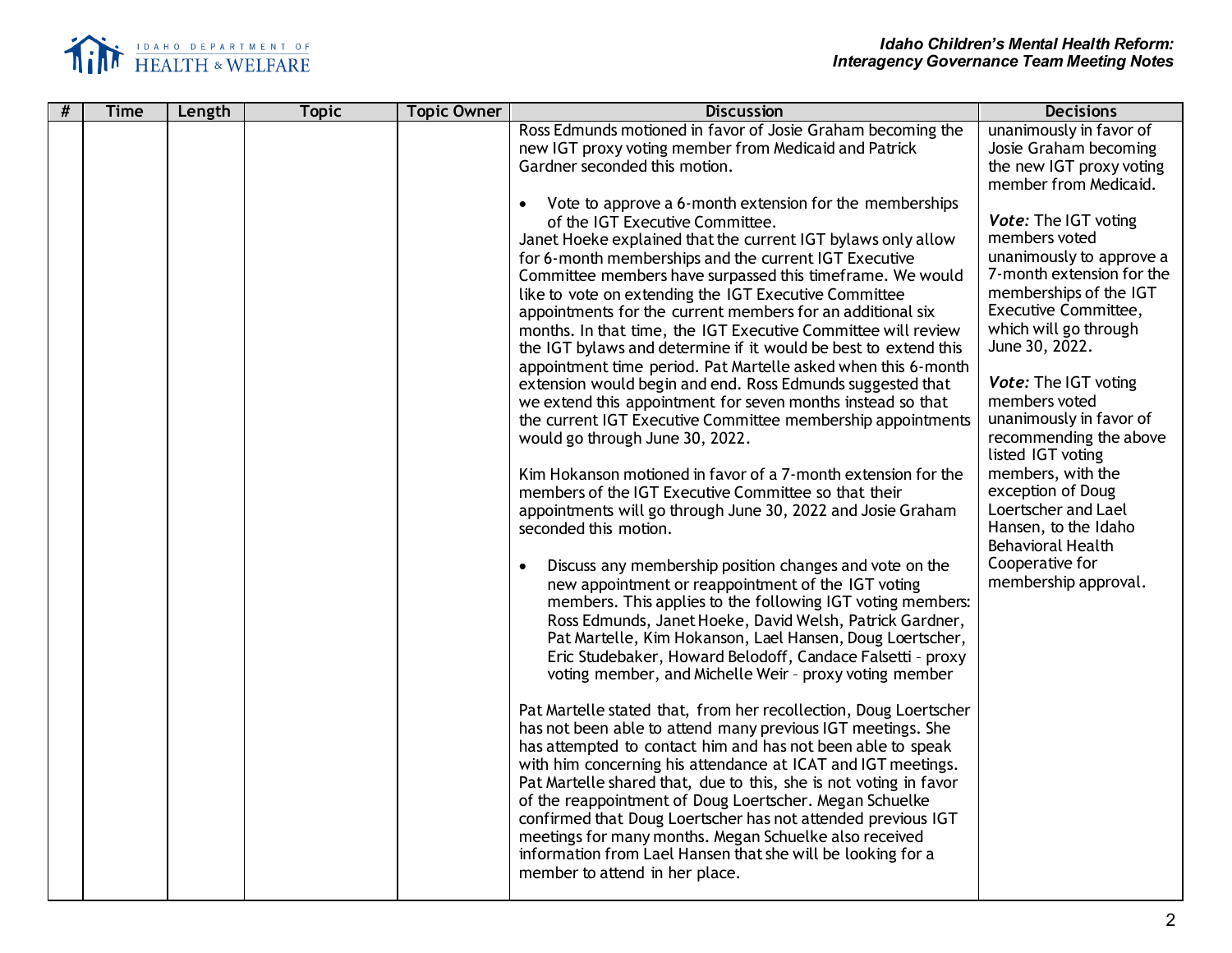

| #              | <b>Time</b>        | Length | <b>Topic</b>               | <b>Topic Owner</b> | <b>Discussion</b>                                                                                                                                                                                                                                                                                                                                                                                                                                                                                                                                                                                                                                                                                                                                                                                                                                                                                                                                                                                                                                                                                                                                                                                                                                                                                       | <b>Decisions</b>                                                           |
|----------------|--------------------|--------|----------------------------|--------------------|---------------------------------------------------------------------------------------------------------------------------------------------------------------------------------------------------------------------------------------------------------------------------------------------------------------------------------------------------------------------------------------------------------------------------------------------------------------------------------------------------------------------------------------------------------------------------------------------------------------------------------------------------------------------------------------------------------------------------------------------------------------------------------------------------------------------------------------------------------------------------------------------------------------------------------------------------------------------------------------------------------------------------------------------------------------------------------------------------------------------------------------------------------------------------------------------------------------------------------------------------------------------------------------------------------|----------------------------------------------------------------------------|
|                |                    |        |                            |                    | Ross Edmunds noted that, in this case, we should wait to vote<br>on the reappointment of Doug Loertscher and Lael Hansen until<br>we can gather more information and determine if they have<br>another member who will be appointed in their place. Kim<br>Hokanson asked if it would be appropriate to maintain Lael<br>Hansen's position as she brings valuable information from all of<br>the counties. Director Monty Prow added that Lael Hansen was<br>previously a member on the Idaho Association of County<br>Juvenile Justice (IACJJ). Director Monty Prow offered to work<br>with Lael Hansen to determine if the chair of the IAJJC can<br>attend the IGT meetings and become the new voting member in<br>her place. It was clarified that we first need to confirm whether<br>these two members are available and willing to serve on IGT as<br>voting members. If they are no longer able to be a voting<br>member, members are able and encouraged to continue<br>attending these meetings.<br>Ross Edmunds motioned in favor of recommending the above<br>listed IGT voting members, with the exception of Doug<br>Loertscher and Lael Hansen, to the Idaho Behavioral Health<br>Cooperative for membership approval and Patrick Gardner<br>seconded this motion.                       |                                                                            |
| $\overline{3}$ | $10:25$ am 20 mins |        | Review Sponsor's<br>Report | DBH &<br>Medicaid  | Ross Edmunds reviewed the Sponsor's Status Report, which<br>covered the timeline of October 8 through November 4.<br>Regarding Project 1, the Implementation Assurance Plan (IAP),<br>the Department and the plaintiffs' counsel have been<br>communicating back and forth with updated versions. Many of<br>these details relate to the new IBHP so this is being worked on<br>by the Implementation Workgroup (IWG). Regarding specific<br>IBHP details which required additional confidentiality for<br>discussion, there is a subcommittee of the IWG that has been<br>working through this portion of the IAP. This subcommittee<br>includes DBH, Medicaid, Patrick Gardner, Howard Belodoff, and<br>the Deputy Attorney Generals (DAGs.). The overall desire is to<br>have the IAP completed by the end of the calendar year so that<br>we can report to the court on this. Patrick Gardner stated that<br>the draft IAP is in the 80% completion rate. Patrick Gardner<br>added that he and Howard Belodoff plan to finish their review<br>of the latest IAP draft by next week and the hope is that we can<br>finalize the IAP by the end of this month. The good news is that<br>we are on a path to get this resolved and we are hopeful that<br>this will occur before the next IGT meeting. | Sponsor's Status Report:<br>Sponsor's Status Report for IGT 11.10.2021.pdf |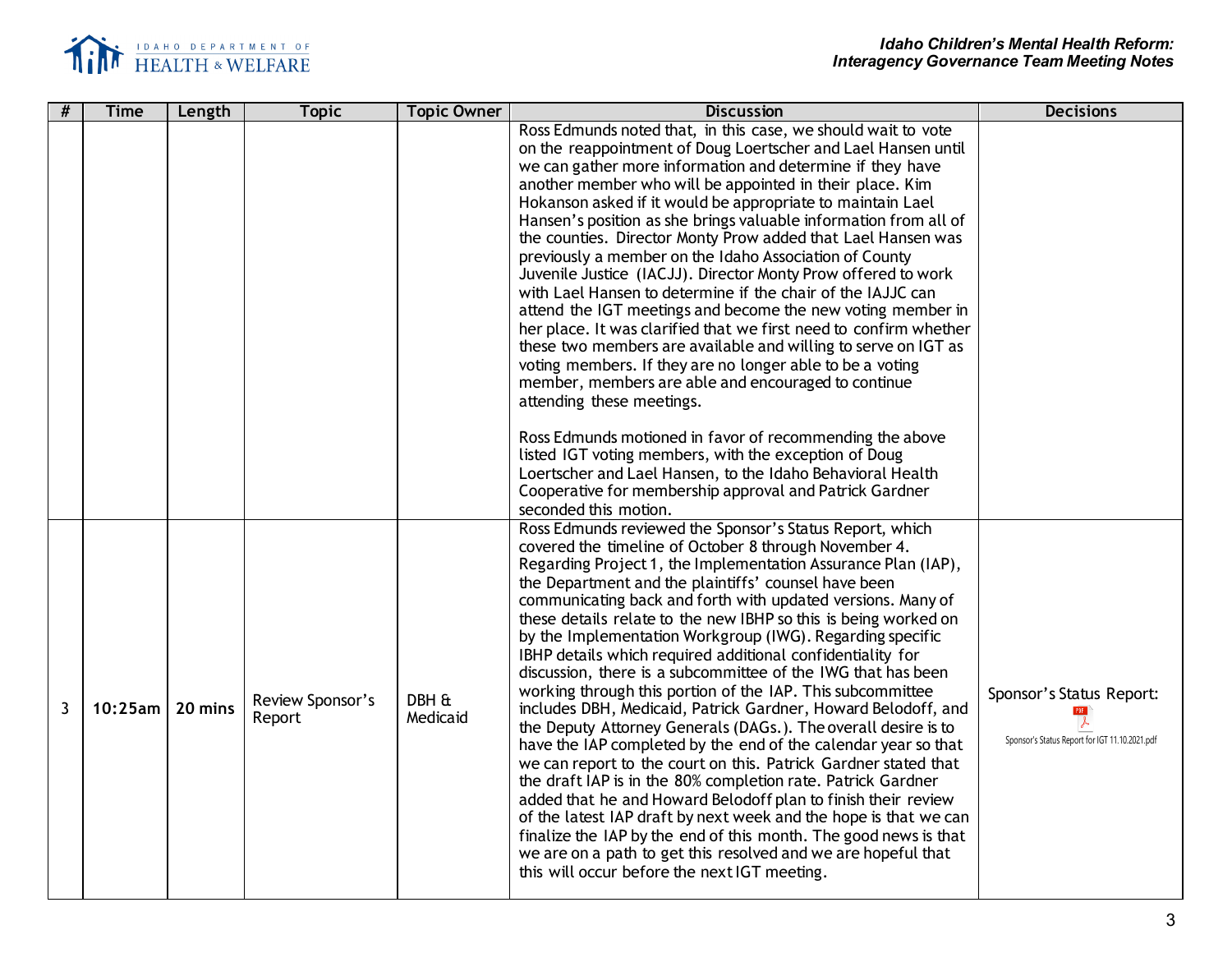

| # | <b>Time</b> | Length | <b>Topic</b> | <b>Topic Owner</b> | <b>Discussion</b>                                                                                                                                                                                                                                                                                                                                                                                                                                                                                                                                                                                                                                                                                                                                                                                                                                                                                                                                                                                                                                                                                                                                                                                                                                                                                                                                                                                                                                                                                                                     | <b>Decisions</b> |
|---|-------------|--------|--------------|--------------------|---------------------------------------------------------------------------------------------------------------------------------------------------------------------------------------------------------------------------------------------------------------------------------------------------------------------------------------------------------------------------------------------------------------------------------------------------------------------------------------------------------------------------------------------------------------------------------------------------------------------------------------------------------------------------------------------------------------------------------------------------------------------------------------------------------------------------------------------------------------------------------------------------------------------------------------------------------------------------------------------------------------------------------------------------------------------------------------------------------------------------------------------------------------------------------------------------------------------------------------------------------------------------------------------------------------------------------------------------------------------------------------------------------------------------------------------------------------------------------------------------------------------------------------|------------------|
|   |             |        |              |                    | Pat Martelle asked about Project 1, the Implementation<br>Assurance Plan (IAP), and why the "Decisions" section only<br>states that information is not available. Is this due to the<br>confidential details of this project as they relate to the IBHP?<br>Ross Edmunds explained that there are no decisions that have<br>been made by the YES Sponsors as this is a negotiation with the<br>plaintiff's counsel.                                                                                                                                                                                                                                                                                                                                                                                                                                                                                                                                                                                                                                                                                                                                                                                                                                                                                                                                                                                                                                                                                                                   |                  |
|   |             |        |              |                    | Shane Duty shared an update on Project 2, House Bill 233. The<br>items included in the "Milestones Planned" section include<br>many details that need to be completed by identified dates.<br>Once the internal MOU is written, internal processes will be put<br>into place and we will start working on the communication and<br>training for those MOUs. We are looking to complete this all by<br>the end of the year.                                                                                                                                                                                                                                                                                                                                                                                                                                                                                                                                                                                                                                                                                                                                                                                                                                                                                                                                                                                                                                                                                                            |                  |
|   |             |        |              |                    | Pat Martelle stated that she wanted to report for the IGT that<br>over the last two weeks the Idaho Federation of Families (IFF)<br>has been actively working with two mothers who reported that<br>they were threatened by state employees who were going to<br>call CPS if the parent did not show up to pick up their child<br>when they were discharged. This shows that there is a gap that<br>is being address but families are still receiving the same<br>response. KayT Garrett shared that many discussions are taking<br>place within the Department of Health and Welfare. It sounds<br>like we need to be doing more education throughout the state<br>so that the guidance is being followed throughout the state.<br>That will be an essential piece of this bill. As well, when these<br>situations are shared with IFF, it would be helpful to share this<br>with someone at DHW, such as Shane Duty, so that the state is<br>able to follow-up with the parents. Candace Falsetti added that<br>the QMIA Family Advisory subcommittee (QFAS) did receive<br>information from a parent about an individual situation and<br>they have been following up on this. Shane Duty added that to<br>KayT's point, we want to develop this training for staff<br>members and this communication for parents as well as staff<br>members. This communication needs to be frequent so that we<br>have unified communication and training throughout the field.<br>Pat Martelle asked if the Sponsor's will be making decisions |                  |
|   |             |        |              |                    | around this issue. Is someone of authority going to speak to the<br>regional CPS offices? KayT Garrett explained that these details<br>will be included in the MOU and some of these specific decisions                                                                                                                                                                                                                                                                                                                                                                                                                                                                                                                                                                                                                                                                                                                                                                                                                                                                                                                                                                                                                                                                                                                                                                                                                                                                                                                               |                  |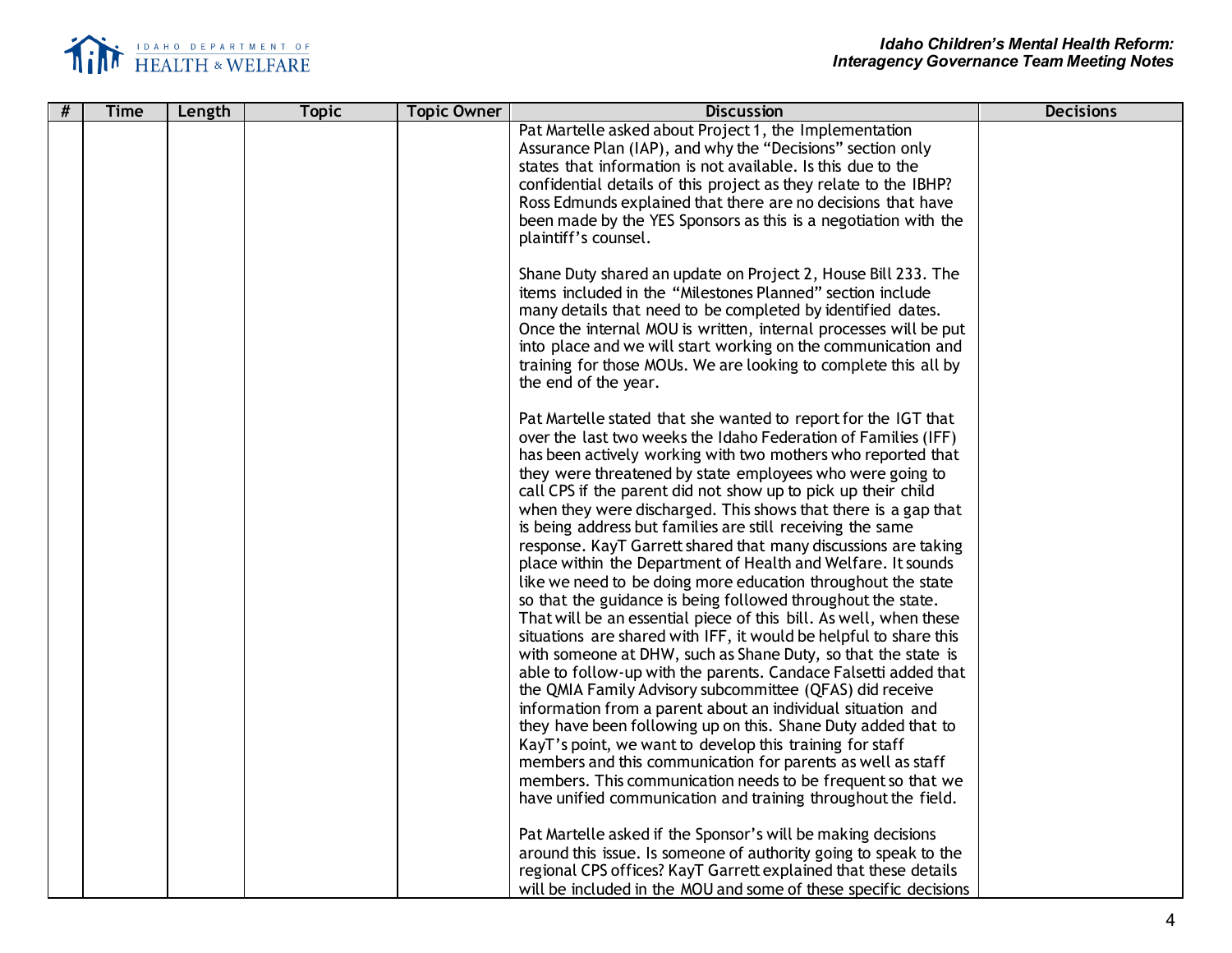

|   | <b>Time</b> | Length |              |                    |                                                                                                                                                                                                                                                                                                                                                                                                                                                                                                                                                                                                                                                                                                                                                                                                                                                                                                                                                                                                                                                                                                                                                                                                                                                                                                                                                                                                                                                                                                                                                                                                                                                                                                                                                                                                                                                                                                                                                                                                                                                                                                             | <b>Decisions</b> |
|---|-------------|--------|--------------|--------------------|-------------------------------------------------------------------------------------------------------------------------------------------------------------------------------------------------------------------------------------------------------------------------------------------------------------------------------------------------------------------------------------------------------------------------------------------------------------------------------------------------------------------------------------------------------------------------------------------------------------------------------------------------------------------------------------------------------------------------------------------------------------------------------------------------------------------------------------------------------------------------------------------------------------------------------------------------------------------------------------------------------------------------------------------------------------------------------------------------------------------------------------------------------------------------------------------------------------------------------------------------------------------------------------------------------------------------------------------------------------------------------------------------------------------------------------------------------------------------------------------------------------------------------------------------------------------------------------------------------------------------------------------------------------------------------------------------------------------------------------------------------------------------------------------------------------------------------------------------------------------------------------------------------------------------------------------------------------------------------------------------------------------------------------------------------------------------------------------------------------|------------------|
| # |             |        | <b>Topic</b> | <b>Topic Owner</b> | <b>Discussion</b><br>have not been made at this point. Administrative direction was<br>shared and described this new law for all CPS staff members.<br>The directive addressed what would need to be involved for a<br>parent to be substantiated. The intake process with the<br>Children's Mental Health offices and CPS has not been finalized<br>and this is an important piece that has to be determined before<br>the extensive education details can be created. Ross Edmunds<br>added that the work being done related to House Bill 233<br>includes FACS, DBH, and the Director of the DHW, which is not<br>the same as the YES Sponsor's members. Relating to the<br>development of the communication plan, this will be done on a<br>local level. In advance, we are also having conversations with<br>providers and facilities in all of the areas.<br>Janet Hoeke asked about the purpose of QFAS and Candace<br>Falsetti shared that families can come to these confidential<br>subcommittee meetings to share these experiences like those<br>mentioned. There is also the standing DBH complaint process<br>where parents can submit their concerns.<br>Candace Falsetti shared an update on Project 3, the QMIA<br>Council Quarterly Report Recommendations. Candace Falsetti<br>noted that the QMIA Council has been including the<br>recommendations in the last two QMIA Quarterly Reports. The<br>Council continues to work on assessing data in a way where it<br>would help to identify and determine where there are systemic<br>barriers. A question previously arose about what will happen<br>with those recommendations. The QMIA Council will note its<br>priorities and the Defendant's Workgroup (DWG) will review and<br>prioritize these recommendations. The IGT can also prioritize<br>these recommendations. We are receiving and adding new data<br>into this report regularly<br>Candace Falsetti then shared an update on Project 4, the<br>Quality Review (QR) Process. This is a requirement in the<br>Settlement Agreement as well as the Implementation Plan. We |                  |
|   |             |        |              |                    | piloted this process last Spring to determine if the<br>infrastructure would be effective. DHW shared this information<br>with the plaintiffs' counsel and their feedback was provided.<br>Patrick Gardner added that we are actively working on<br>finalizing this process. Quality review provides an opportunity<br>to drill this down to a clinical level and improve performance.<br>The goal is to get this QR process done by early 2022.                                                                                                                                                                                                                                                                                                                                                                                                                                                                                                                                                                                                                                                                                                                                                                                                                                                                                                                                                                                                                                                                                                                                                                                                                                                                                                                                                                                                                                                                                                                                                                                                                                                            |                  |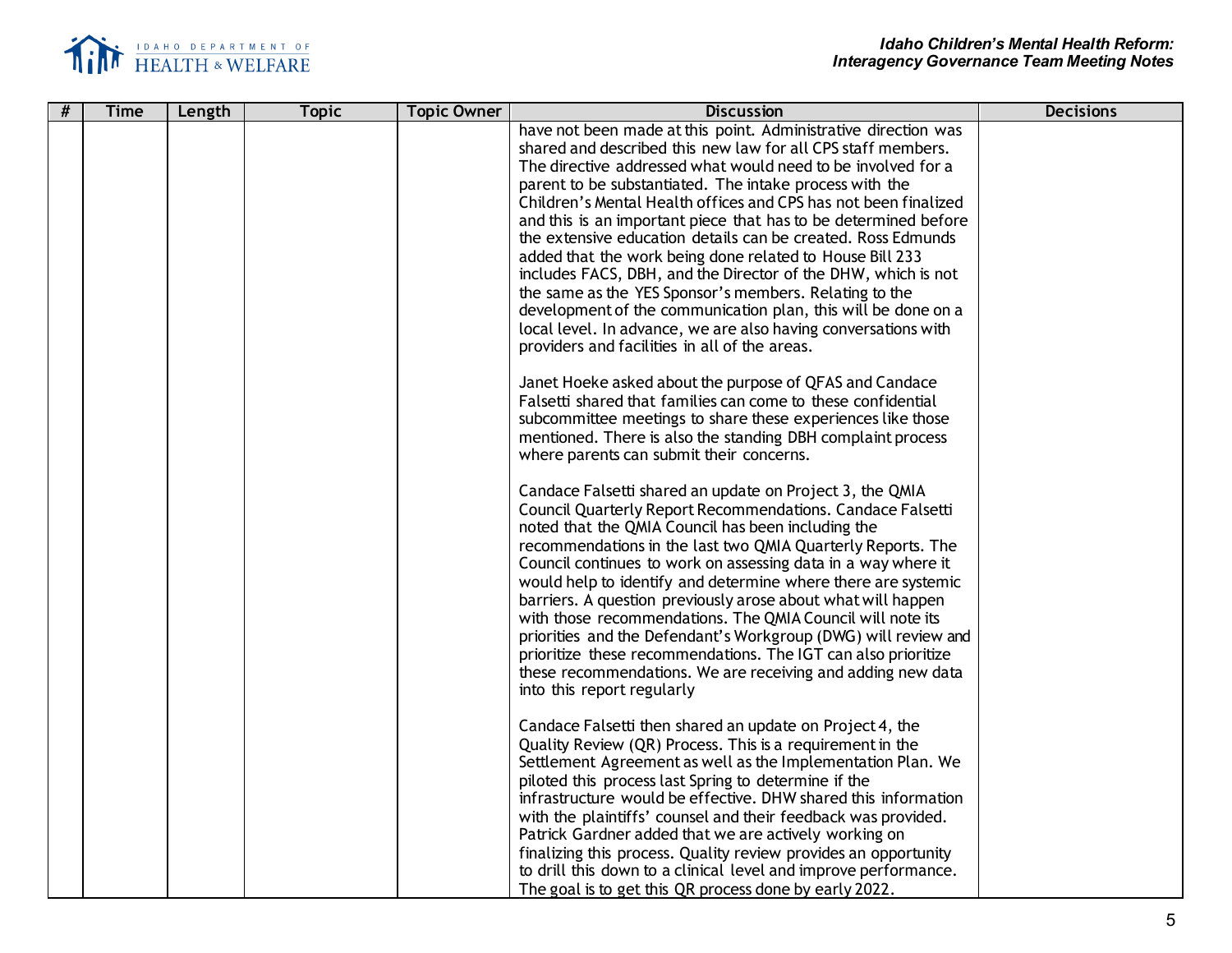

| # | <b>Time</b> | Length  | <b>Topic</b>                                                                                                 | <b>Topic Owner</b>                   | <b>Discussion</b>                                                                                                                                                                                                                                                                                                                                                                                                                                                                                                                                                                                                                                                                                                                                                                                                                                                                                                                                                                                                                                                                                                                                                                                                                                                                                                                                                                                                                                                                                                                                                                                                                                                                                                                                                                                                                                                                                                                                                                                                                                                                                                                                                                                                                                                                                                                                                                                                                                                                                                                                                                   | <b>Decisions</b> |
|---|-------------|---------|--------------------------------------------------------------------------------------------------------------|--------------------------------------|-------------------------------------------------------------------------------------------------------------------------------------------------------------------------------------------------------------------------------------------------------------------------------------------------------------------------------------------------------------------------------------------------------------------------------------------------------------------------------------------------------------------------------------------------------------------------------------------------------------------------------------------------------------------------------------------------------------------------------------------------------------------------------------------------------------------------------------------------------------------------------------------------------------------------------------------------------------------------------------------------------------------------------------------------------------------------------------------------------------------------------------------------------------------------------------------------------------------------------------------------------------------------------------------------------------------------------------------------------------------------------------------------------------------------------------------------------------------------------------------------------------------------------------------------------------------------------------------------------------------------------------------------------------------------------------------------------------------------------------------------------------------------------------------------------------------------------------------------------------------------------------------------------------------------------------------------------------------------------------------------------------------------------------------------------------------------------------------------------------------------------------------------------------------------------------------------------------------------------------------------------------------------------------------------------------------------------------------------------------------------------------------------------------------------------------------------------------------------------------------------------------------------------------------------------------------------------------|------------------|
| 4 | $10:45$ am  | 20 mins | Update on the IGT<br>Operational<br>Handbook &<br>Meetings with IGT<br>subcommittees/<br><b>QMIA Council</b> | <b>IGT</b><br>Executive<br>Committee | Ross Edmunds shared that IGT Executive Committee (EC)<br>previously set up a series of meetings with the leadership<br>members of the ICAT subcommittee, the FE subcommittee, and<br>the QMIA Council. The purpose of these meetings was to begin<br>to create a common understanding of the challenges and<br>successes of these subcommittee. Based off of these three<br>meetings, we have created a working list of the key challenges.<br>The list of these challenges has been shared with all of the<br>members of ICAT, FE, and the QMIA Council for confirmation.<br>We will then work with these committees to determine the best<br>solutions so that they are successful.<br>Update on ICAT subcommittee meeting - Janet Hoeke<br>$\bullet$<br>Janet Hoeke provided an update on the meeting with the ICAT<br>subcommittee. She shared that the current status appears to be<br>that the members are waiting for additional guidance from<br>ICAT. Provider participants are engaged and want to inform the<br>system and see it improve. ICAT initiates their own agenda and<br>appears to be ready to take on specific tasks. The key<br>challenges that were identified included the unknows around<br>timelines, requests, and pathways. The committee is also<br>unclear about the resources to accomplish tasks and they are<br>not participating in training issues and solutions.<br>Update on FE subcommittee meeting - Patrick Gardner<br>Patrick Gardner stated that again, the FE subcommittee<br>expressed a desire to get more guidance from the IGT. One of<br>the key challenges is that there is a desire to develop or foster<br>more parent participation in the system overall. Using the<br>committee for that purpose is sometimes at odds with using it<br>as a place for parents to collaborate with the state. It was<br>noted that the opportunity to develop partnerships with<br>parents, members of the state, and providers has been a useful<br>way to get perspectives from both sides. The key takeaways<br>from this meeting also included a lack of training on the Jeff D.<br>lawsuit and they could benefit from more information or<br>training on how to interact as advocates for the system.<br>Another question was around the FE's purpose and as to<br>whether they are the coordinator or the supporting body for the<br>parents who participate in YES. As well, we need to determine<br>how this relates to the work being done by the Idaho Federation<br>of Families (IFF) and the YES process. An additional question |                  |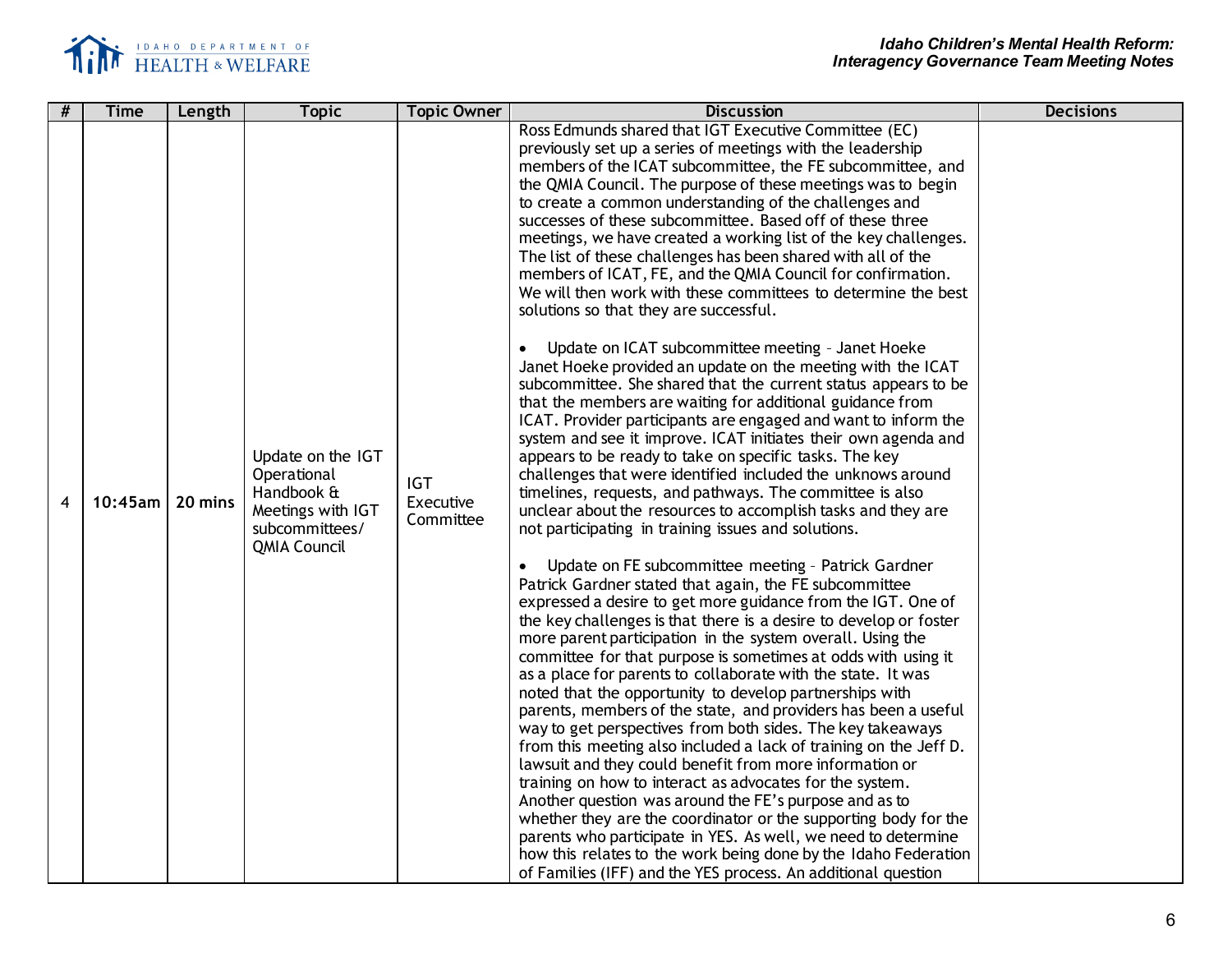

| # | <b>Time</b> | Length  | <b>Topic</b>       | <b>Topic Owner</b> | <b>Discussion</b>                                                 | <b>Decisions</b> |
|---|-------------|---------|--------------------|--------------------|-------------------------------------------------------------------|------------------|
|   |             |         |                    |                    | was around having sufficient support resources to complete        |                  |
|   |             |         |                    |                    | their work as they are volunteer-driven.                          |                  |
|   |             |         |                    |                    |                                                                   |                  |
|   |             |         |                    |                    | Ruth York stated that, regarding IFF, it would be helpful to have |                  |
|   |             |         |                    |                    | the state and IGT's input regarding the role to the FE            |                  |
|   |             |         |                    |                    | subcommittee. Patrick Gardner confirmed that this was             |                  |
|   |             |         |                    |                    | captured as one of the challenges however, we are not yet in      |                  |
|   |             |         |                    |                    | the mode of determining solutions. Once we have confirmed the     |                  |
|   |             |         |                    |                    | challenges with the subcommittee members, we are also             |                  |
|   |             |         |                    |                    | expecting to hear back from them with clarifications and          |                  |
|   |             |         |                    |                    | proposed solutions in order to set things up for success. The     |                  |
|   |             |         |                    |                    | overall desire is to have this completed by the end of the        |                  |
|   |             |         |                    |                    | calendar year so that we can report on this to the court. Ross    |                  |
|   |             |         |                    |                    | Edmunds noted that the state can work with IFF to provide         |                  |
|   |             |         |                    |                    | clarification on their role as Ruth York requested.               |                  |
|   |             |         |                    |                    |                                                                   |                  |
|   |             |         |                    |                    | Update on QMIA Council meeting - Ross Edmunds<br>$\bullet$        |                  |
|   |             |         |                    |                    | Ross Edmunds shared that there were a lot of positive             |                  |
|   |             |         |                    |                    | takeaways from the meeting with the QMIA Council. The Council     |                  |
|   |             |         |                    |                    | is doing their work incredibly well. There do appear to be some   |                  |
|   |             |         |                    |                    | lingering challenges including the overall role of the Council in |                  |
|   |             |         |                    |                    | relation to IGT. The current organizational decision was made     |                  |
|   |             |         |                    |                    | at a previous IGT meeting years ago, which determined that        |                  |
|   |             |         |                    |                    | there was a connection to the IGT. However, the QMIA Council      |                  |
|   |             |         |                    |                    | is not considered a subcommittee of the IGT. It is vitally        |                  |
|   |             |         |                    |                    | important for the Council to do their work successfully. This     |                  |
|   |             |         |                    |                    | includes receiving the data that they need in a timely manner.    |                  |
|   |             |         |                    |                    | Additional takeaways included how to track identified             |                  |
|   |             |         |                    |                    | recommendations, the impact of the QMIA Quarterly reports,        |                  |
|   |             |         |                    |                    | what additional work is done by the QMIA Council beyond these     |                  |
|   |             |         |                    |                    | reports, what is their authority, and how are they consistently   |                  |
|   |             |         |                    |                    | empowered to do their work. Regarding the QR process, the         |                  |
|   |             |         |                    |                    | QMIA Council, and the quality reports, these are all components   |                  |
|   |             |         |                    |                    | of YES and compliance with the Settlement Agreement. There        |                  |
|   |             |         |                    |                    | needs to be some work to determine what those look like           |                  |
|   |             |         |                    |                    | together and separately.                                          |                  |
|   |             |         |                    |                    | Ross Edmunds shared that the IGT Executive Committee wants        |                  |
|   |             |         |                    |                    | to ensure that all voting members, proxy voting members, and      |                  |
|   |             |         | Update on the      |                    | non-voting members know that they are recognized as members       |                  |
| 5 | 11:05am     | 10 mins | engagement of all  | Ross               | of the IGT. As members, all of us should be engaged in the        |                  |
|   |             |         | <b>IGT Members</b> | Edmunds            | conversations. The IGT Executive Committee wants to provide       |                  |
|   |             |         |                    |                    | clarification on the role for the non-voting members, such as     |                  |
|   |             |         |                    |                    | referring to the position as an ex-officio. The IGT EC will       |                  |
|   |             |         |                    |                    |                                                                   |                  |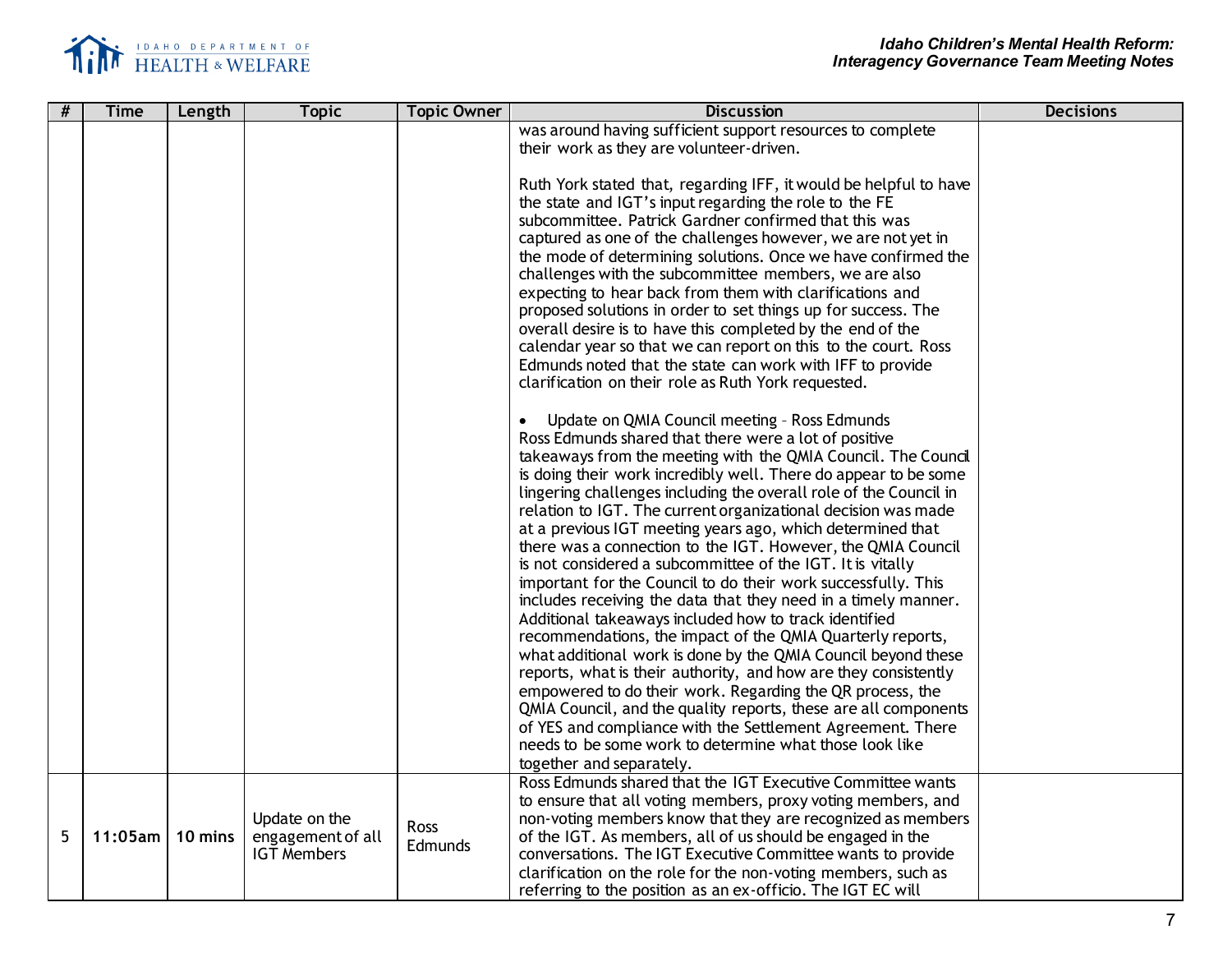

| # | <b>Time</b> | Length  | <b>Topic</b>                                                                                    | <b>Topic Owner</b> | <b>Discussion</b>                                                                                                                                                                                                                                                                                                                                                                                                                                                                                                                                                                                                                                                                                                                                                                                                                                                                                                                                                                                                                                                                                                                                                                                                                                                                                                                                                                                                                                                                                                                                                                                                                                                                                                                                                                                                                                                                                                                                                                                                                                                                                                                                                | <b>Decisions</b>                                                                                                                                                                                   |
|---|-------------|---------|-------------------------------------------------------------------------------------------------|--------------------|------------------------------------------------------------------------------------------------------------------------------------------------------------------------------------------------------------------------------------------------------------------------------------------------------------------------------------------------------------------------------------------------------------------------------------------------------------------------------------------------------------------------------------------------------------------------------------------------------------------------------------------------------------------------------------------------------------------------------------------------------------------------------------------------------------------------------------------------------------------------------------------------------------------------------------------------------------------------------------------------------------------------------------------------------------------------------------------------------------------------------------------------------------------------------------------------------------------------------------------------------------------------------------------------------------------------------------------------------------------------------------------------------------------------------------------------------------------------------------------------------------------------------------------------------------------------------------------------------------------------------------------------------------------------------------------------------------------------------------------------------------------------------------------------------------------------------------------------------------------------------------------------------------------------------------------------------------------------------------------------------------------------------------------------------------------------------------------------------------------------------------------------------------------|----------------------------------------------------------------------------------------------------------------------------------------------------------------------------------------------------|
|   |             |         |                                                                                                 |                    | provide more communication as we continue to work on this<br>language. Patrick Gardner added that this is a public meeting<br>and the people that attend on a regular basis have a formal role<br>in the YES process and/or are from state agencies that are<br>working on implementing the Jeff D. solution. At the last IGT<br>meeting, it came to our attention that members who attend did<br>not think it was their role to directly participate and we want to<br>empower all members to actively participate in IGT.                                                                                                                                                                                                                                                                                                                                                                                                                                                                                                                                                                                                                                                                                                                                                                                                                                                                                                                                                                                                                                                                                                                                                                                                                                                                                                                                                                                                                                                                                                                                                                                                                                      |                                                                                                                                                                                                    |
| 6 | 11:15am     | 30 mins | Discuss Access to<br>Services for<br>Children with DD<br>and Behavioral<br><b>Health Issues</b> | Tricia<br>Ellinger | Tricia Ellinger shared her experiences as a parent of children<br>with dual-diagnoses (DD) who are involved in the YES program<br>as well as a previous provider. This population continues to be<br>underserved. Parents have agreed that it is easier to silo your<br>family in the DD program with FACS or in the YES program<br>rather than trying to collaborate with both programs to receive<br>all of the services that your children need. In DD, they have an<br>effective program where parents are able to hire their own staff<br>and train them on the right things to do for their children.<br>Additionally, the DD program has been considering the<br>implementation of the START model for adults however, it is<br>not being considered for children.<br>Patrick Gardner asked Tricia Ellinger to share her top<br>suggestions that she feels would solve the problems that she<br>shared. Tricia Ellinger stated that parents are siloed into one<br>program as soon as their children are labeled. Many providers in<br>the field do not know how to help these families and children.<br>As a solution, the DD program should consider offering the<br>START model for children. Providers could be certified and have<br>the knowledge of dual-diagnosis (DD) and serious emotional<br>disturbance (SED). Specific training for this subpopulation would<br>be very helpful. Another solution would be more appropriate<br>interventions and transitions for children. It would also help for<br>the State Department of Education (SDE) to take a proactive<br>role with DD children. We need to determine how we can fill<br>these gaps. Tricia Ellinger shared that her hope is that the IGT<br>takes this information and creates actionable items going<br>forward. As well, information on dually-diagnosed youth with<br>IFF and SED in Idaho was shared with Janet Hoeke and will be<br>distributed to all of the IGT members.<br>Chad Cardwell shared that the first program mentioned by<br>Tricia Ellinger is the FACS Family Directive Program, which has<br>been well-received by families and has been effective. FACS has | <b>ACTION ITEM: Chad</b><br>Cardwell will follow-up<br>with Miren Unsworth and<br>the project team to<br>gather more information<br>about implementing the<br>START model for children<br>as well. |